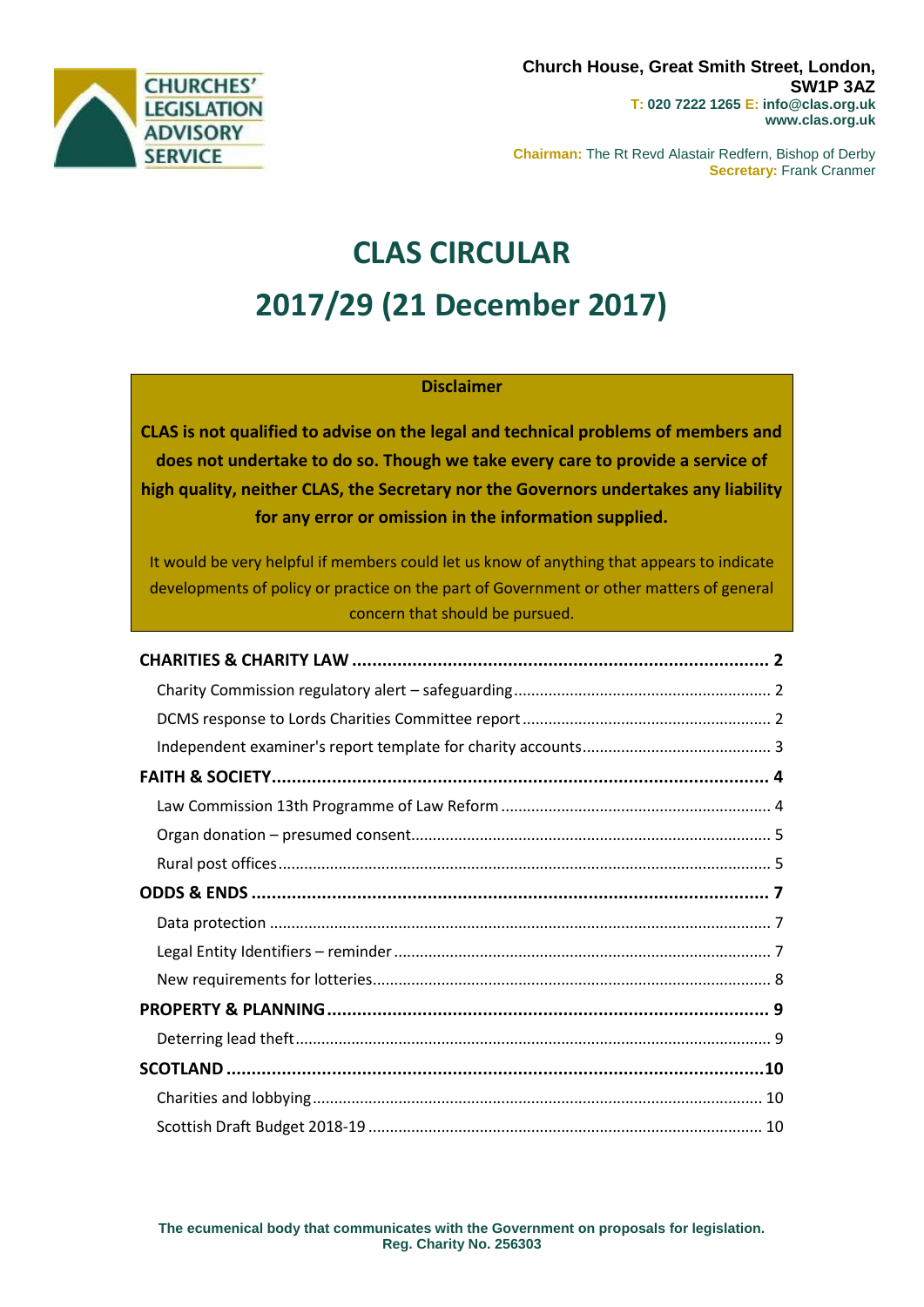# <span id="page-1-0"></span>**CHARITIES & CHARITY LAW**

<span id="page-1-1"></span>**Charity Commission regulatory alert – safeguarding** 

**For information and possibly for action**

The Charity Commission has issued a [regulatory alert](http://www.gov.uk/government/news/regulatory-alert-to-charities-safeguarding) to charities under section 15(2) of the Charities Act 2011, following a number of serious incidents reported to the Commission and recent public interest about accusations of harassment in the work place. This includes media reports about some safeguarding incidents which have affected charity beneficiaries, charity workers or other persons coming into contact with charities. This also follows the Commission's recent updating of its [guidance](http://www.gov.uk/government/publications/strategy-for-dealing-with-safeguarding-issues-in-charities) on charity safeguarding strategies.

The alert reminds charities of the importance of:

- providing a safe and trusted environment which safeguards anyone who comes into contact with it including beneficiaries, staff and volunteers
- setting an organisational culture that prioritises safeguarding, so that it is safe for those affected to come forward and report incidents and concerns with the assurance they will be handled sensitively and properly
- having adequate safeguarding policies, procedures and measures to protect people
- providing clarity as to how incidents and allegations will be handled should they arise, including reporting to the relevant authorities, such as the Commission.

[Source: Charity Commission – 19 December]

#### <span id="page-1-2"></span>**DCMS response to Lords Charities Committee report**

**For information**

The Department for Digital, Culture, Media and Sport has published its [response](http://www.parliament.uk/documents/lords-committees/charities/Charities-Government-response-191217.pdf) to the House of Lords Committee on Charities report, *[Stronger charities for a stronger society](http://publications.parliament.uk/pa/ld201617/ldselect/ldchar/133/133.pdf)*, which was published in March this year and made a series of 42 recommendations.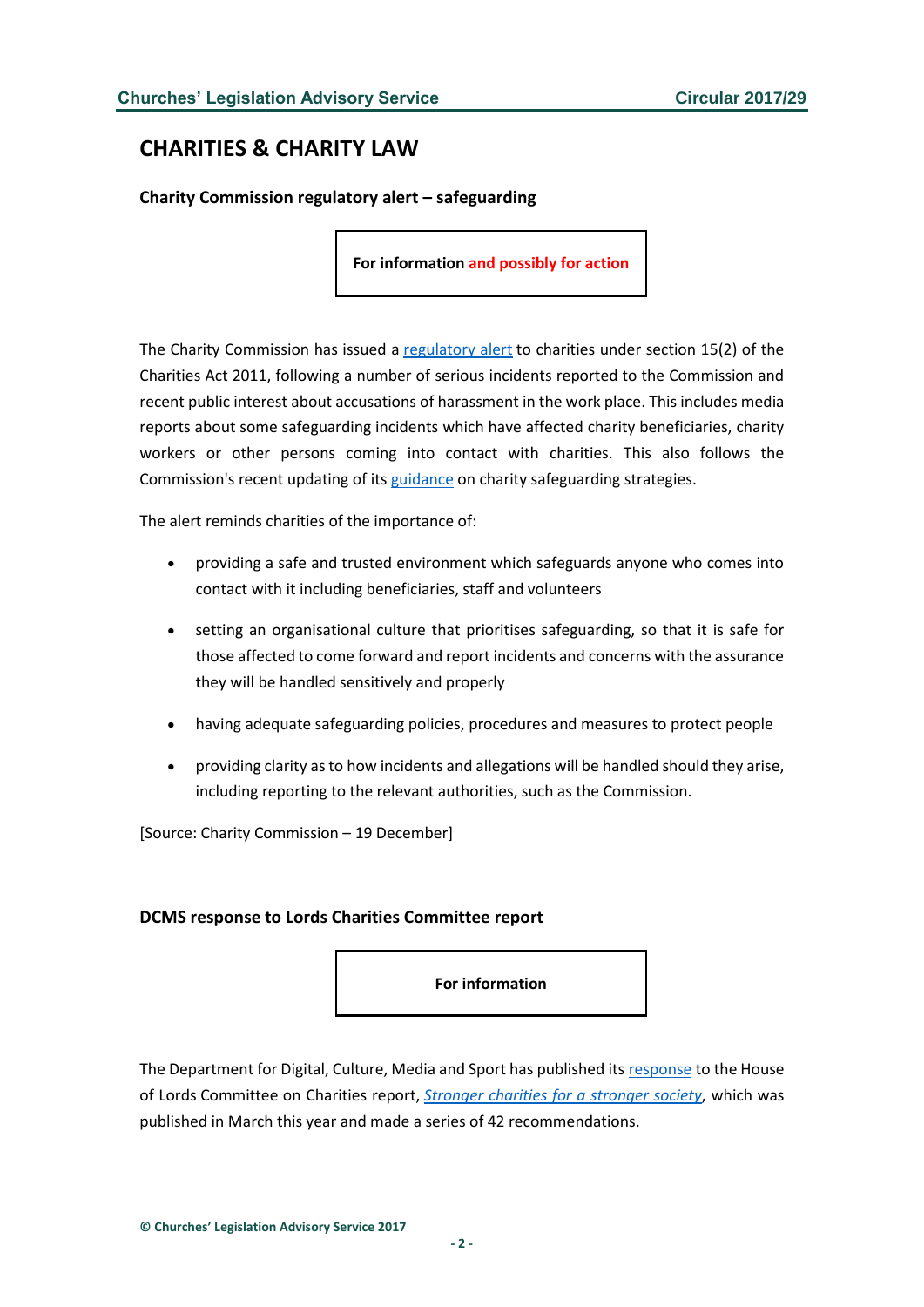The DCMS response covers each of the individual recommendations, which cover a wide range of topics from trustee training and development, reporting requirements and demonstrating impact, public sector contracts and ensuring that Gift Aid is fit for the future.

While the response does not formally commit to any action, it welcomes the majority of the Committee's recommendations, as well as highlighting where some recommendations are another body's responsibility or where work is already being undertaken to tackle the issue. The Foreword by Minister for Civil Society Tracey Crouch also notes the importance of the recommendations as DCMS looks to publish its civil society strategy early next year.

[Source: DCMS – 19 December]

#### <span id="page-2-0"></span>**Independent examiner's report template for charity accounts**

**For information**

The Charity Commission has [published](http://www.gov.uk/government/publications/independent-examiners-report-template-for-receipts-and-payments-accounts) the template to be used by independent examiners for charity accounts, as part of its receipts and payments accounts pack (CC16).

[Source: Charity Commission – 14 December]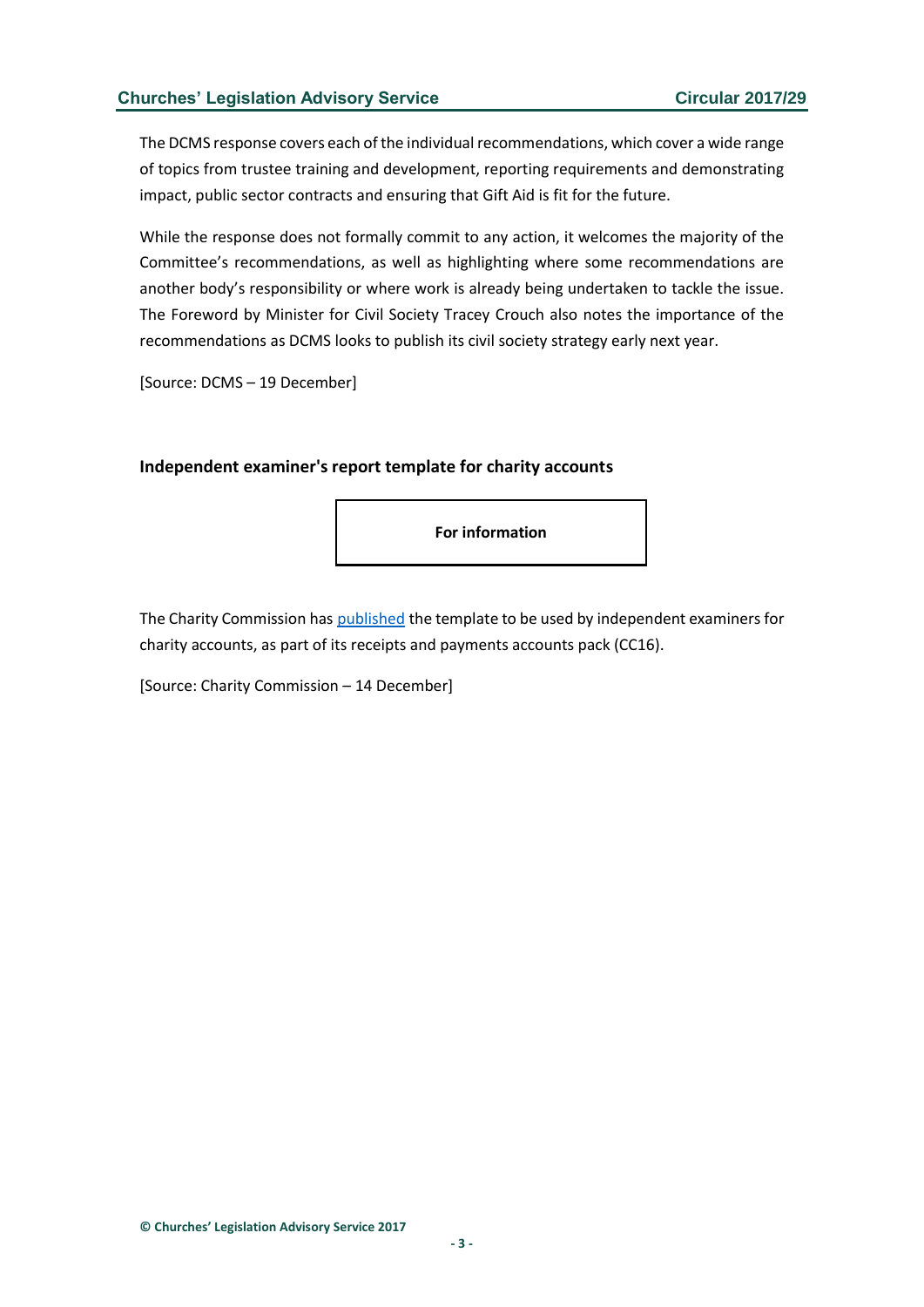# <span id="page-3-0"></span>**FAITH & SOCIETY**

<span id="page-3-1"></span>**Law Commission 13th Programme of Law Reform**

**For information**

The Law Commission has launched its [13th programme of Law Reform,](https://www.lawcom.gov.uk/project/13th-programme-of-law-reform/) which includes fourteen project areas on which it intends to propose reform over the next two to three years. This list has been chosen following a public consultation to which CLAS responded in 2016. The full report can be read [here.](https://s3-eu-west-2.amazonaws.com/lawcom-prod-storage-11jsxou24uy7q/uploads/2017/12/13th-Programme-of-Law-Reform.pdf)

The programme includes a project to create a future-proof legal framework that **brings the existing law on disposing of the dead into line with modern practices** and enables safe and dignified new processes to be made available in England and Wales. While it is often considered that this is a choice between burial and cremation, new methods of disposal are being developed and are being used in other countries, including resomation and promession/cryomation. These methods are completely unregulated in England and Wales – an unsatisfactory position that acts as a disincentive to innovation and investment and potentially takes away choice. Further, the legislation governing more traditional methods of disposal is outdated, piecemeal and complex and does not ensure that a person's own wishes as to the disposal of his or her remains are carried out, leading to disputes where family members disagree. The project would seek to tackle these issues.

The programme also includes a small project to close a loophole in the Land Registration Act 2002, in order to provide certainty regarding the liability of certain landowners to pay for chancel repairs to the parish church.

However, as with all things, the Law Commission will not have the resources to progress all of the projects in the  $13<sup>th</sup>$  programme at the same time. Both of these projects will be taken forward as and when resources allow, with priority to be given to projects considering residential leasehold reform and automated vehicles. The Commission will also not be taking forward the proposed project on the registration of births.

[Source: CLAS Summary – 14 December]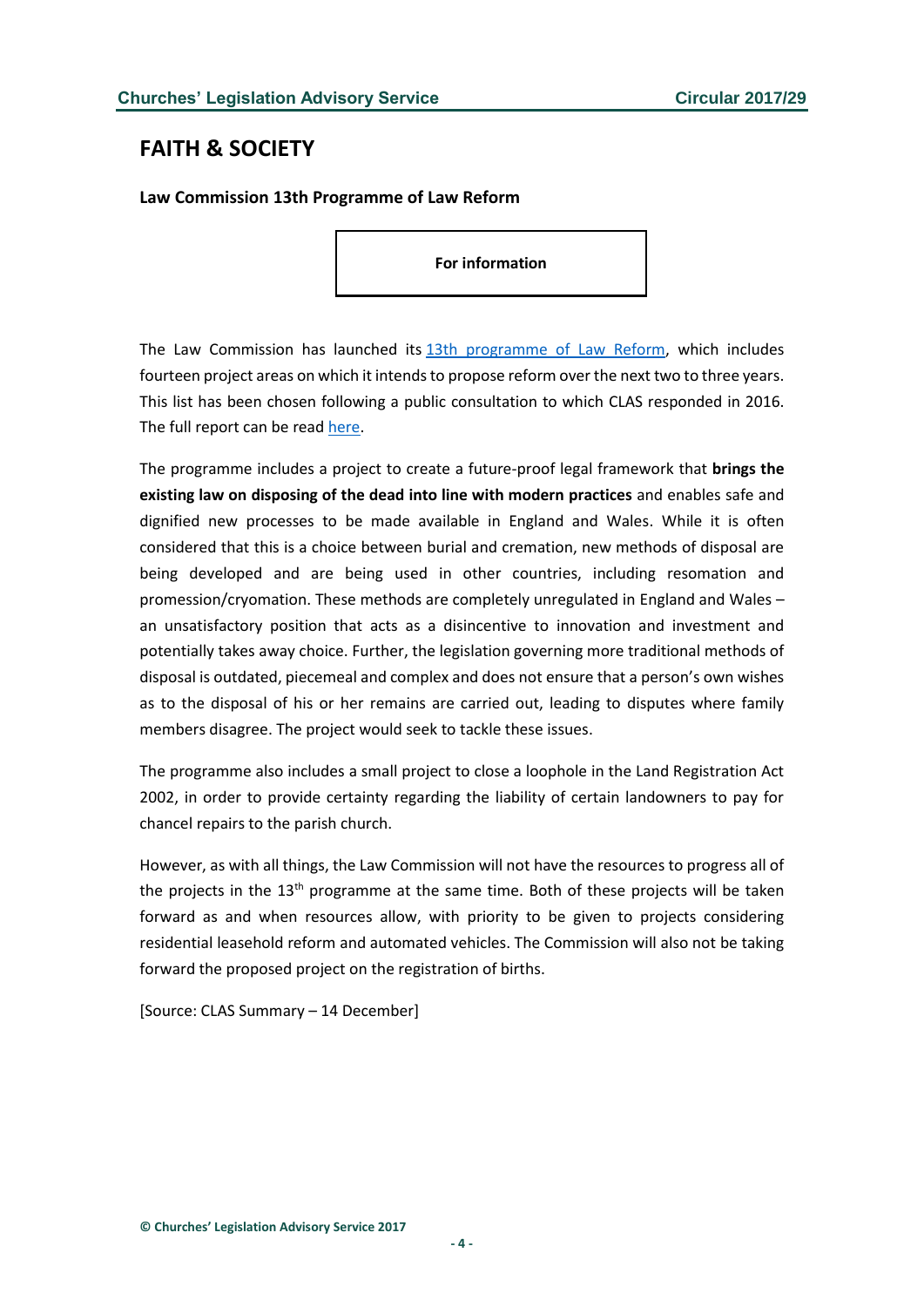<span id="page-4-0"></span>**Organ donation – presumed consent**

**For information**

We have previously reported that, speaking at the Conservative Party Conference on 4 October 2017, the Prime Minister announced plans to move to a system of presumed consent for organ donation in England, under which everyone would be presumed to agree to the removal and reuse of body parts after death unless opted out, rather than the present situation in which it is necessary to opt in to organ donation. Wales has already adopted an approach of presumed consent and Scotland plans to introduce a similar scheme.

The Department of Health has now published a [consultation](https://engage.dh.gov.uk/organdonation/?utm_source=BBC&utm_content=organdonationlandingpage) on proposed changes, under which people will be considered willing to be an organ donor *unless they have opted out*. The intention would be for this to increase the number of organs donated. The questions include a section, which acknowledges that a person's faith or background can play an important part in deciding whether to be an organ donor. It asks if respondents think that an opt-out system of consent could have a negative impact on people from some religious or ethnic backgrounds, and what could be done to ease those concerns.

Responses should be submitted via th[e online survey](https://engage.dh.gov.uk/organdonation/13-2/) before **6 March 2018**. We feel that this is not an area on which CLAS members are likely to come to a broad consensus and, therefore, it is not our intention to respond. However, we should be interested to read any individual responses from members.

[Source: Department of Health – 12 December]

<span id="page-4-1"></span>**Rural post offices**

**For information**

The Government has [announced](https://www.gov.uk/government/news/government-pledges-to-secure-the-future-of-the-post-office) a further round of £370 million funding for the Post Office, with the intention that it should further modernise its network. £210 million will be invested in continuing to modernise the network, including extending opening hours and cutting queueing, and a further £160 million will help to protect 'last shop in the village' community branches and ensure that people can continue to have access to their local branch.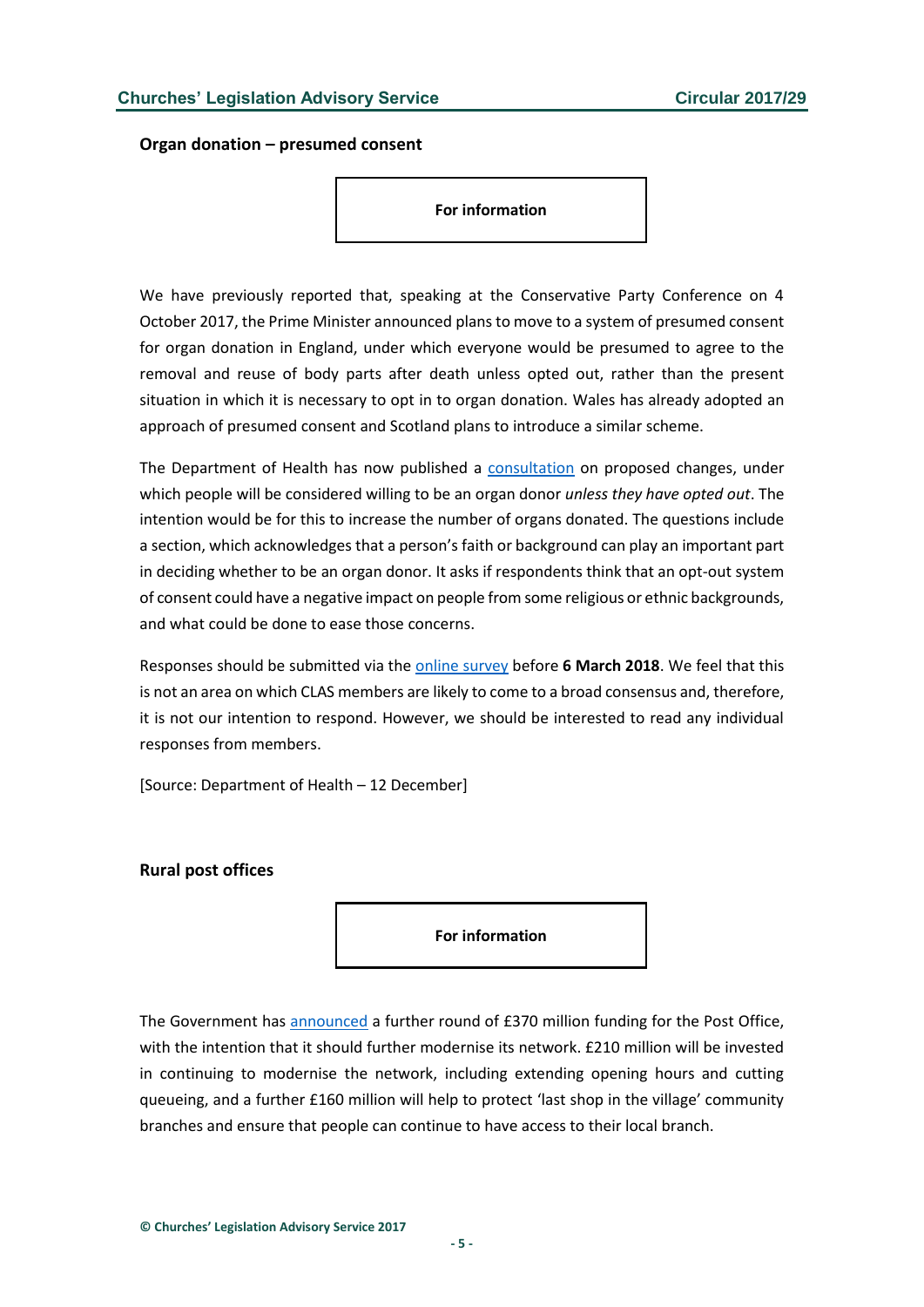Figures published today reveal the network has grown for the second year running, with 99.7% of people living within three miles of their local post office and the number of rural branches rising to 6,185.

The funding agreement, which will run from April 2018 to March 2021, comes as the Post Office moved into profit in 2017 for the first time in 16 years. Unsurprisingly, the news was welcomed by the Chief Executive of the Post Office, Paula Vennells (who, as it happens, is a non-stipendiary priest in the Church of England).

[Source: BEIS – 20 December]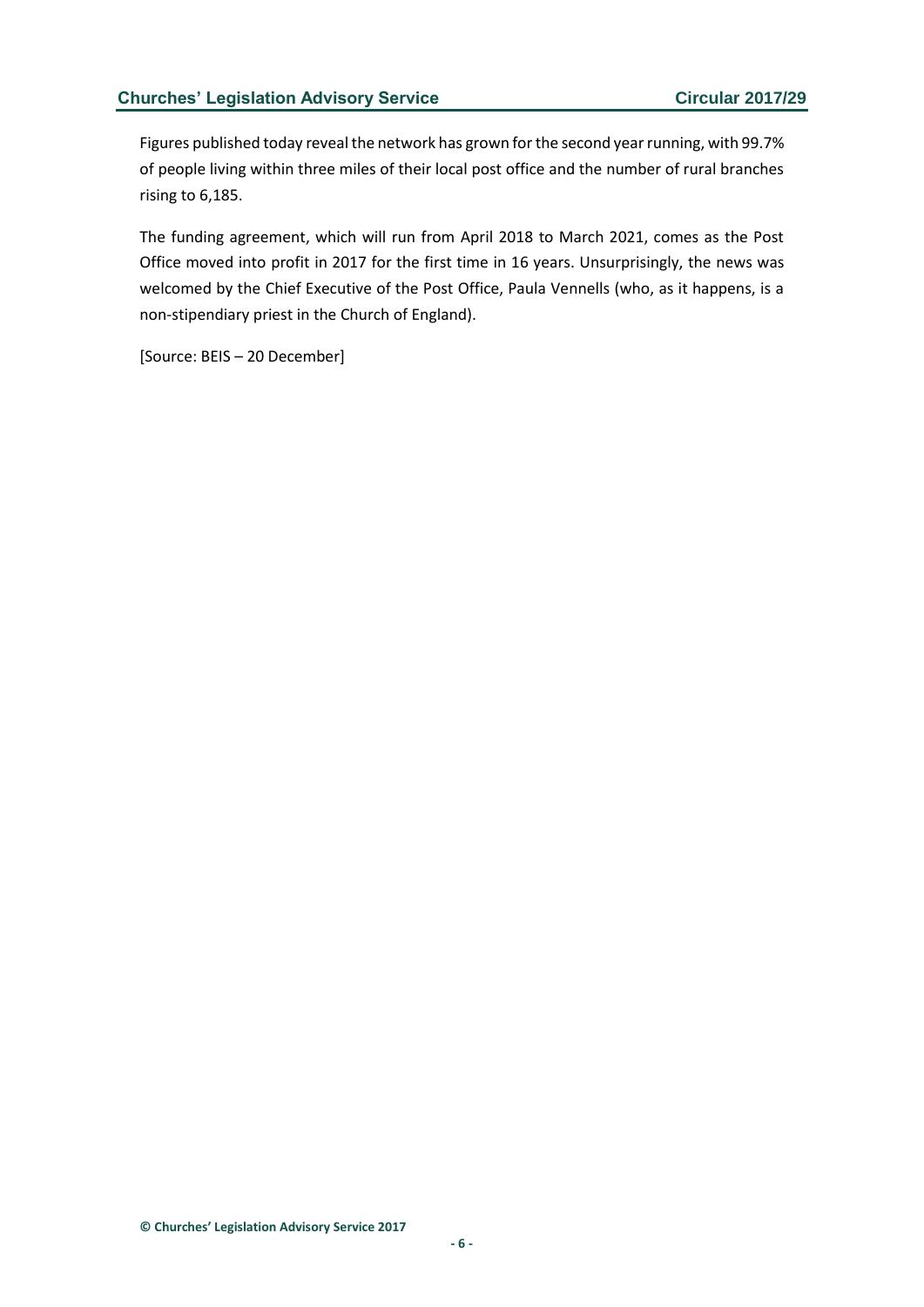## <span id="page-6-0"></span>**ODDS & ENDS**

<span id="page-6-1"></span>**Data protection**

**For information and possibly for action**

The Information Commissioner's Office has posted the latest (December) version of its *[Guide](https://ico.org.uk/for-organisations/guide-to-the-general-data-protection-regulation-gdpr/)  [to the General Data Protection Regulation \(GDPR\)](https://ico.org.uk/for-organisations/guide-to-the-general-data-protection-regulation-gdpr/)*. The updated version includes expanded guidance on the lawful basis for processing. The ICO has also added new sections on legitimate interests, special category data and criminal offence data, and updated the section on consent. In addition, the Article 29 Working Party has published guidance, which is now included in the Guide, on consent and transparency.

[Source: ICO – 19 December]

<span id="page-6-2"></span>**Legal Entity Identifiers – reminder**

**For information and possibly for action**

We remind members that charities with investment managers trading in investments or acting on their behalf may need to obtain a Legal Entity Identifier (LEI) code **before 3 January 2018**. As reported in [Circular 2017/20,](http://www.churcheslegislation.org.uk/issues/issues.php?id=1677) an LEI is a unique 20-character alphanumeric code that identifies distinct legal entities that engage in financial transactions, including transactions in listed investments. The code is entered on a global database and enables any legal entity that is party to a financial transaction to be identified in any jurisdiction. *From 3 January 2018 UK investment managers will not be able to execute investment transactions on behalf of clients who do not have an LEI*.

If you require an LEI code, you can apply to the [London Stock Exchange,](http://www.lseg.com/LEI) which is allocating codes on a cost-recovery basis of an initial £115 + VAT and an annual maintenance cost of £70 + VAT. At the very least, this means that there is no element of profit in the exercise and the costs to charities have been kept to an absolute minimum.

At our CLAS meeting in September, Louise Bralsford (Farrer & Co) gave a helpful presentation on LEIs and their implications for charities, the slides for which can be foun[d here.](http://www.churcheslegislation.org.uk/files/meetings/Louise_Bralsford_-_LEIs_slides.pdf)

[Source: CLAS Summary – 19 December]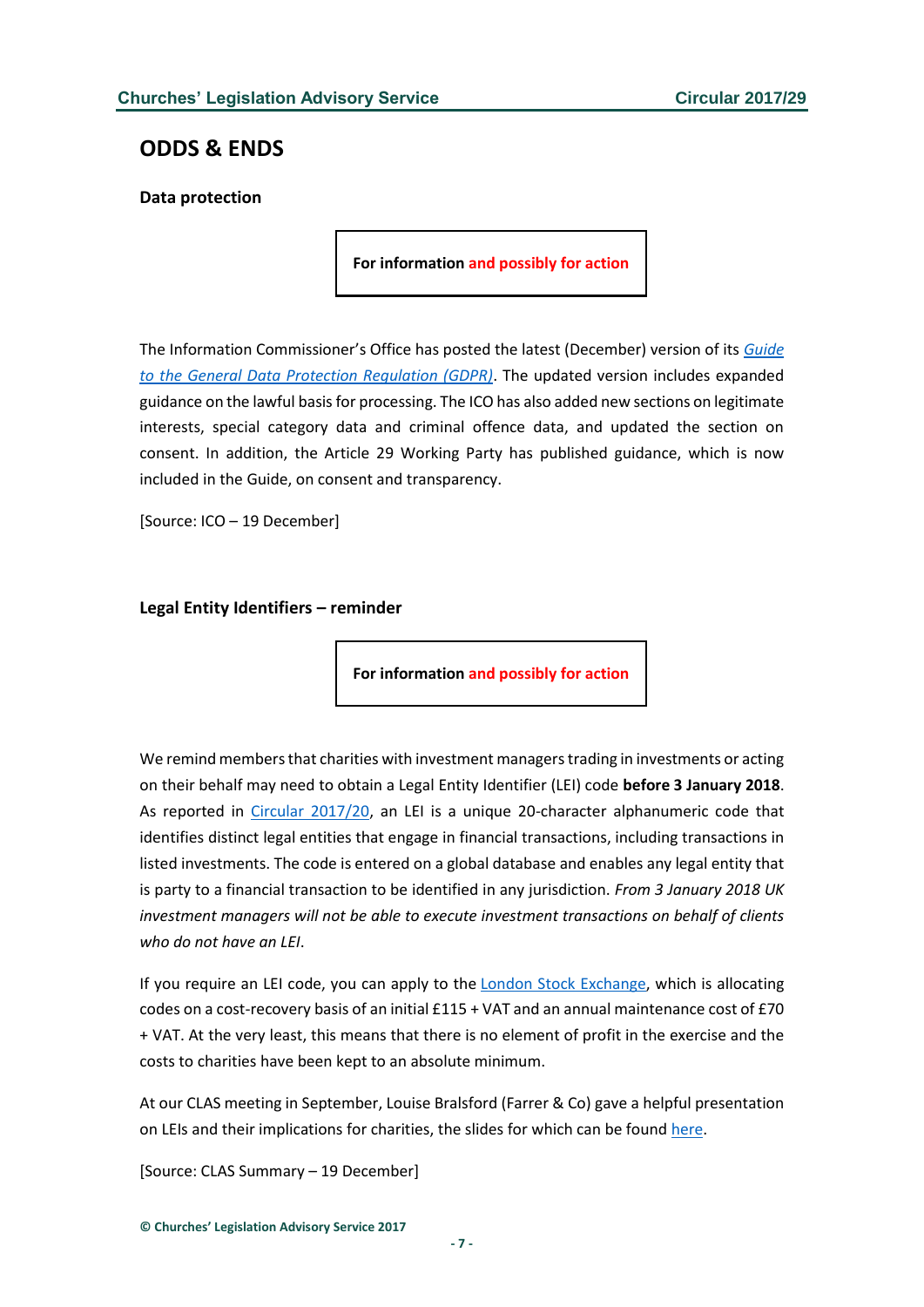<span id="page-7-0"></span>**New requirements for lotteries**

**For information and possibly for action**

The Gambling Commission has [introduced](http://www.gamblingcommission.gov.uk/news-action-and-statistics/news/2017/Lottery-consultation-response.aspx) new requirements for lotteries aimed at making it easier for consumers to understand where the money raised is going. From 4 April 2018 all lotteries will have to:

- make it clear to consumers before they buy a lottery ticket exactly which society or charity the lottery proceeds are going to, and
- publish what proportion of money raised from lottery ticket sales in the previous year was returned directly for the purposes of the society.

The changes have been made following a consultation on new codes for society and local authority lottery operators to improve transparency for players. The Commission's response can be found [here.](http://www.gamblingcommission.gov.uk/news-action-and-statistics/Consultations/Closed-consultations-with-response/Have-your-say-on-changes-to-society-lottery-codes-of-practice.aspx)

[Source: Gambling Commission – 12 December]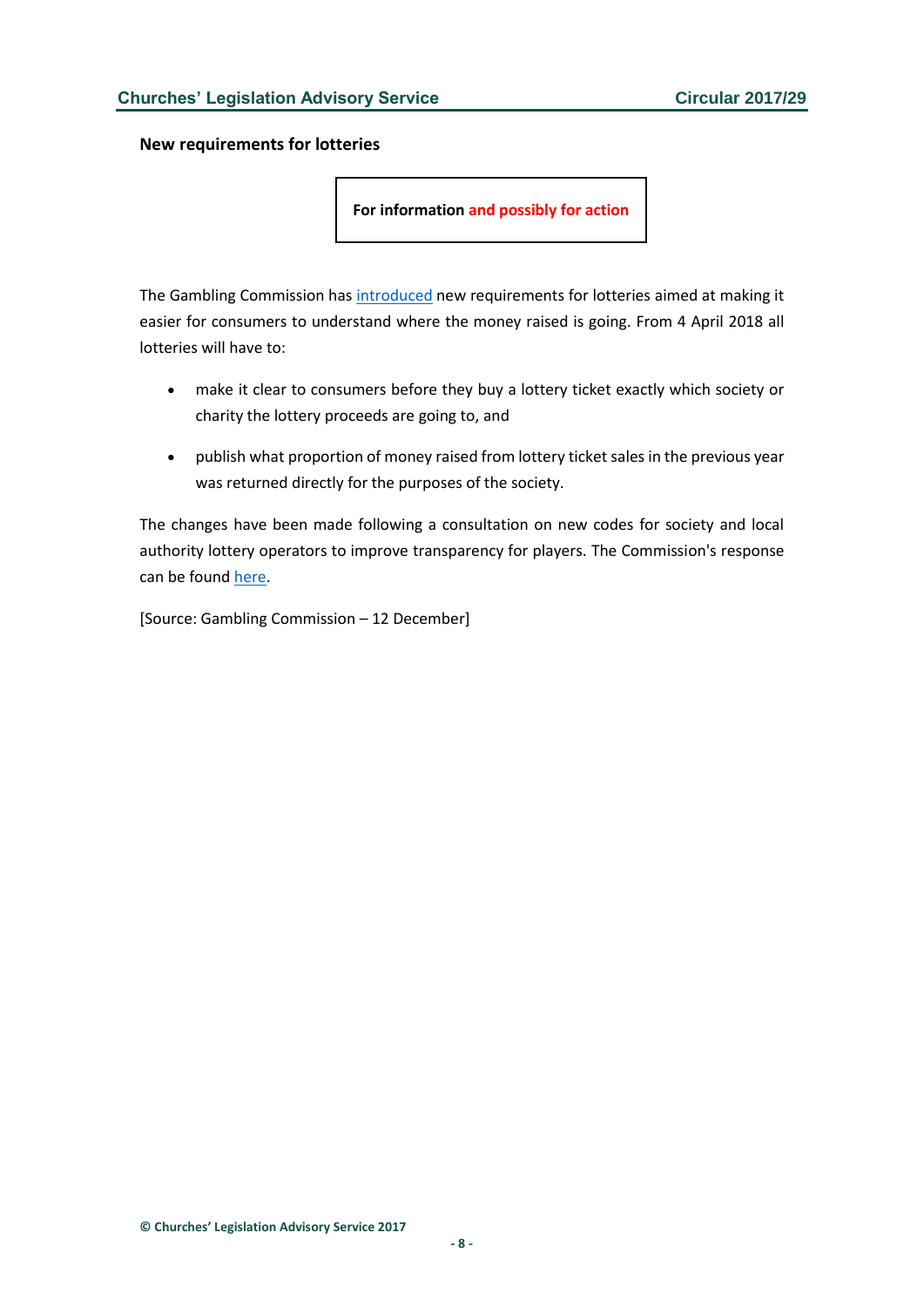## <span id="page-8-0"></span>**PROPERTY & PLANNING**

#### <span id="page-8-1"></span>**Deterring lead theft**

**For information**

Parliamentary Under-Secretary at the Home Office Victoria Atkins has responded to [a written](http://www.parliament.uk/business/publications/written-questions-answers-statements/written-question/Commons/2017-12-07/118256/)  [question](http://www.parliament.uk/business/publications/written-questions-answers-statements/written-question/Commons/2017-12-07/118256/) from James Cartlidge MP (Con, South Suffolk) regarding steps taken to encourage churches to install alarm equipment to deter lead theft:

**James Cartlidge**: "To ask the Secretary of State for the Home Department, what steps her Department is making to encourage churches to install alarm equipment to deter lead theft; and if she will make a statement."

**Victoria Atkins**: "We recognise the cost and disruption that arises from these crimes and we would therefore support churches in taking all reasonable precautions to prevent them.

While data published by the Office for National Statistics on 6 December 2017 shows that police recorded metal theft has fallen from nearly 63,000 in 2012/13 to under 13,000 in 2016/17, we will continue to work with the police and others through the police-led National Metal Theft Working Group, which includes representatives from the heritage sector, to see what more can be done to prevent all types of metal theft."

The ONS data referred to can be found [here.](https://www.ons.gov.uk/peoplepopulationandcommunity/crimeandjustice/bulletins/focusonpropertycrime/yearendingmarch2016) At its peak, metal theft was estimated to cost the economy more than £220 million per year, prompting the introduction of the Scrap Metal Dealers Act 2013. The Act imposed strict new licensing requirements for scrap metal dealers, identity checks for those selling scrap metal and the creation of a new offence for dealers to purchase scrap metal for cash.

[Source: ONS – 6 December; House of Commons – 11 December]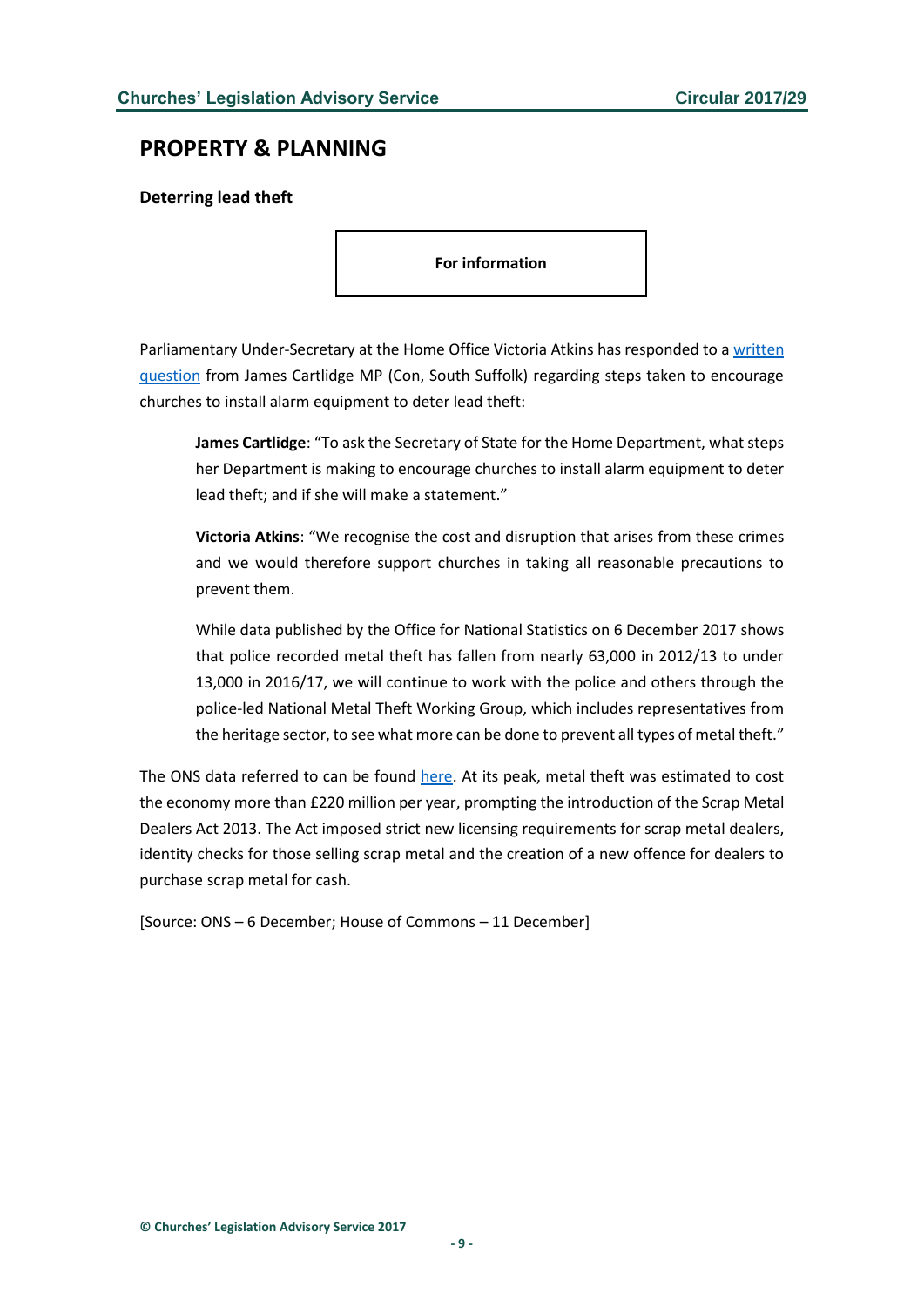## <span id="page-9-0"></span>**SCOTLAND**

#### <span id="page-9-1"></span>**Charities and lobbying**

**For information and possibly for action**

The Lobbying (Scotland) Act 2016 became law in April 2016. Debate on the Bill acknowledged lobbying as a legitimate and valuable part of the democratic process, whilst agreeing that the creation of a public Lobbying Register was appropriate to enhance public transparency, for certain types of lobbying.

The acting Lobbying Registrar has now published a [blog](http://www.oscr.org.uk/blog/2017/december/05/the-lobbying-scotland-act-2016-and-what-it-means-for-your-charity) summarising what charities should expect if they are involved in face-to-face lobbying of MSPs, members of the Scottish Government, junior Ministers, Special Advisers or Permanent Secretaries. It sets out the 5 Key Steps, which describe concisely what regulated lobbying is. If any of the following 5 Key Steps do not apply to a charity's circumstances then it will not be engaged in regulated lobbying.

[Source: OSCR – 13 December]

#### <span id="page-9-2"></span>**Scottish Draft Budget 2018-19**



The Scottish Government has [published](http://www.gov.scot/Resource/0052/00529171.pdf) its Draft Budget for 2018-19, which includes proposals to set new Scottish rates of income tax. Proposals should mean that those earning under £33,000 will pay less income tax in 2018-19 than in 2017-18, with higher earners paying proportionately more.

The new scheme will have five bands instead of three, as follows:

| <b>Band</b>         | <b>Band name</b> | Rates (%) |
|---------------------|------------------|-----------|
| £11,850 $-$ £13,850 | Starter          | 19        |
| £13,850 $-$ £24,000 | Basic            | 20        |
| £24,000 - £44,273   | Intermediate     | 21        |